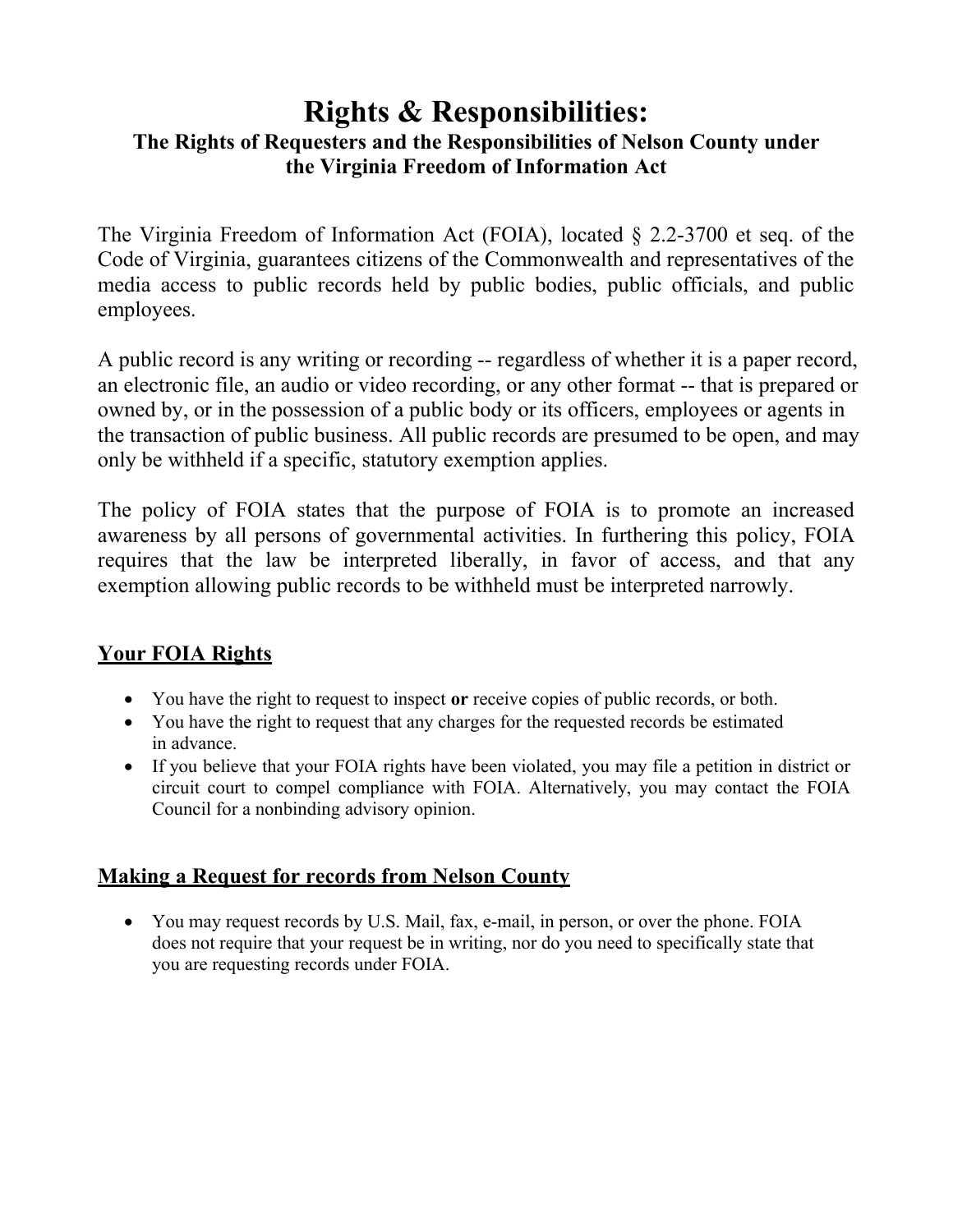- o From a practical perspective, it may be helpful to both you and the person receiving your request to put your request in writing. This allows you to create a record of your request. It also gives us a clear statement of what records you are requesting, so that there is no misunderstanding over a verbal request. However, we cannot refuse to respond to your FOIA request if you elect to not put it in writing.
- Your request must identify the records you are seeking with "reasonable" specificity." This is a common-sense standard. It does not refer to or limit the volume or number of records that you are requesting; instead, it requires that you be specific enough so that we can identify and locate the records that you are seeking.
- Your request must ask for existing records or documents. FOIA gives you a right to inspect or copy **records**; it does not apply to a situation where you are asking general questions about the work of Nelson County, nor does it require Nelson County to create a record that does not exist.
- You may choose to receive electronic records in any format used by Nelson County in the regular course of business.
- o For example, if you are requesting records maintained in an Excel database, you may elect to receive those records electronically, via e-mail or on a computer disk, or to receive a printed copy of those records
- If we have questions about your request, please cooperate with staff's efforts to clarify the type of records that you are seeking, or to attempt to reach a reasonable agreement about a response to a large request. Making a FOIA request is not an adversarial process, but we may need to discuss your request with you to ensure that we understand what records you are seeking.

**To request records from Nelson County, you may direct your request to Amanda Spivey. She can be reached in the County Administrators Office, (434) 263-7003 (phone) (434) 263-7004 (fax), P.O. Box 336 Lovingston, VA 22949, [aspivey@nelsoncounty.org.](mailto:aspivey@nelsoncounty.org.) You may also contact her with questions you have concerning requesting records from Nelson County. In addition, the Freedom of Information Advisory Council is available to answer any questions you may have about FOIA. The Council may be contacted by e-mail at [foiacouncil@dls.virginia.gov,](mailto:foiacouncil@dls.virginia.gov) or by phone at (804) 225-3056 or [toll free] 1-866-448- 4100.**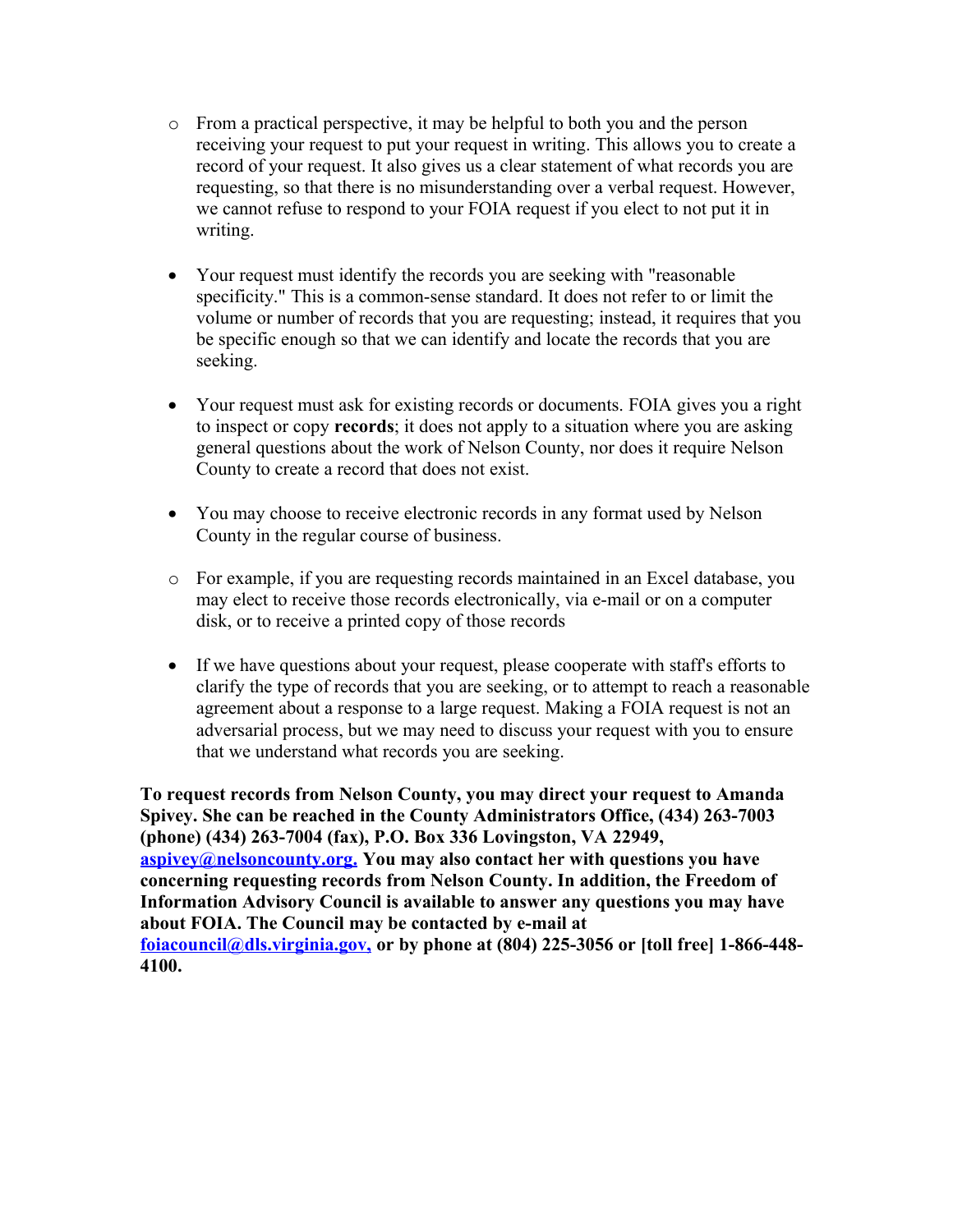#### **Nelson County's Responsibilities in Responding to Your Request**

- Nelson County must respond to your request within five working days of receiving it. "Day One" is considered the day after your request is received. The five-day period does not include weekends or holidays.
- The reason behind your request for public records from Nelson County is irrelevant, and you do not have to state why you want the records before we respond to your request. FOIA does, however, allow Nelson County to require you to provide your name and legal address.
- FOIA requires that Nelson County make one of the following responses to your request within the five-day time period:
	- 1) We provide you with the records that you have requested in their entirety.
- 2) We withhold all of the records that you have requested, because all of the records are subject to a specific statutory exemption. If all of the records are being withheld, we must send you a response in writing. That writing must identify the volume and subject matter of the records being withheld, and state the specific section of the Code of Virginia that allows us to withhold the records.
- 3) We provide some of the records that you have requested, but withhold other records. We cannot withhold an entire record if only a portion of it is subject to an exemption. In that instance, we may redact the portion of the record that may be withheld, and must provide you with the remainder of the record. We must provide you with a written response stating the specific section of the Code of Virginia that allows portions of the requested records to be withheld.
- 4) We inform you in writing that the requested records cannot be found or do not exist (we do not have the records you want). However, if we know that another public body has the requested records, we must include contact information for the other public body in our response to you.
- 5) If it is practically impossible for Nelson County to respond to your request within the five-day period, we must state this in writing, explaining the conditions that make the response impossible. This will allow us seven additional working days to respond to your request, giving us a total of 12 working days to respond to your request.
- If you make a request for a very large number of records, and we feel that we cannot provide the records to you within 12 working days without disrupting our other organizational responsibilities, we may petition the court for additional time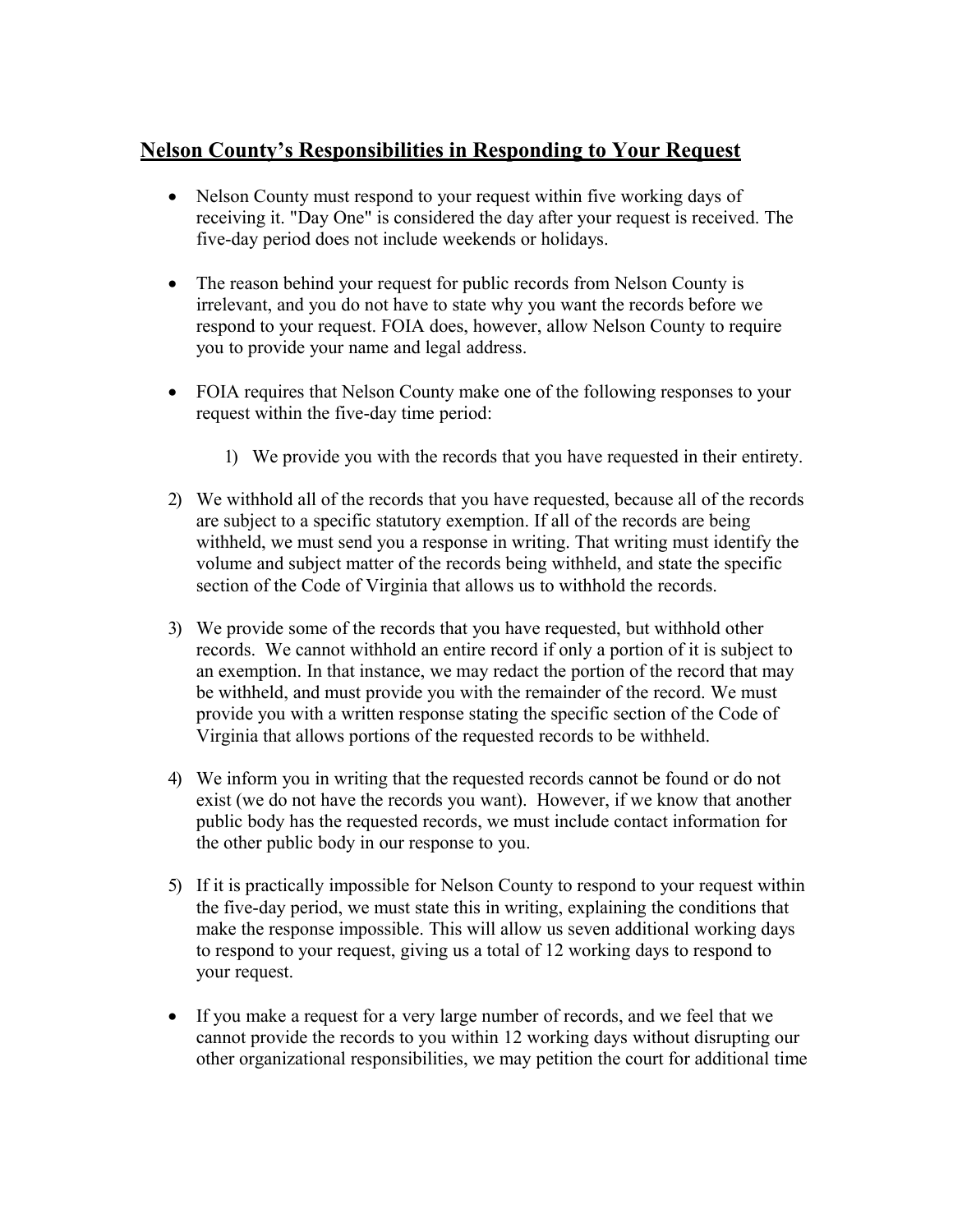to respond to your request. However, FOIA requires that we make a reasonable effort to reach an agreement with you concerning the production or the records before we go to court to ask for more time.

## **Costs**

- A public body may make reasonable charges not to exceed its actual cost incurred in accessing, duplicating, supplying, or searching for the requested records. No public body shall impose any extraneous, intermediary, or surplus fees or expenses to recoup the general costs associated with creating or maintaining records or transacting the general business of the public body. Any duplicating fee charged by a public body shall not exceed the actual cost of duplication. All charges for the supplying of requested records shall be estimated in advance at the request of the citizen as set forth in subsection F of § 2.2-3704 of the Code of Virginia.
- You may have to pay for the records that you request from Nelson County. FOIA allows us to charge for the actual costs of responding to FOIA requests. This would include items like staff time spent searching for the requested records, copying costs, or any other costs directly related to supplying the requested records. It cannot include general overhead costs.
- If we estimate that it will cost more than \$200 to respond to your request, we may require you to pay a deposit, not to exceed the amount of the estimate, before proceeding with your request. The five days that we have to respond to your request does not include the time between when we ask for a deposit and when you respond.
- You may request that we estimate in advance the charges for supplying the records that you have requested. This will allow you to know about any costs upfront, or give you the opportunity to modify your request in an attempt to lower the estimated costs.
- If you owe us money from a previous FOIA request that has remained unpaid for more than 30 days, Nelson County may require payment of the past-due bill before it will respond to your new FOIA request.

### **Types of records**

The following is a general description of records held by Nelson County; including, but not limited to:

- Personnel records concerning employees and officials of Nelson County
- Records of contracts which Nelson County has entered into